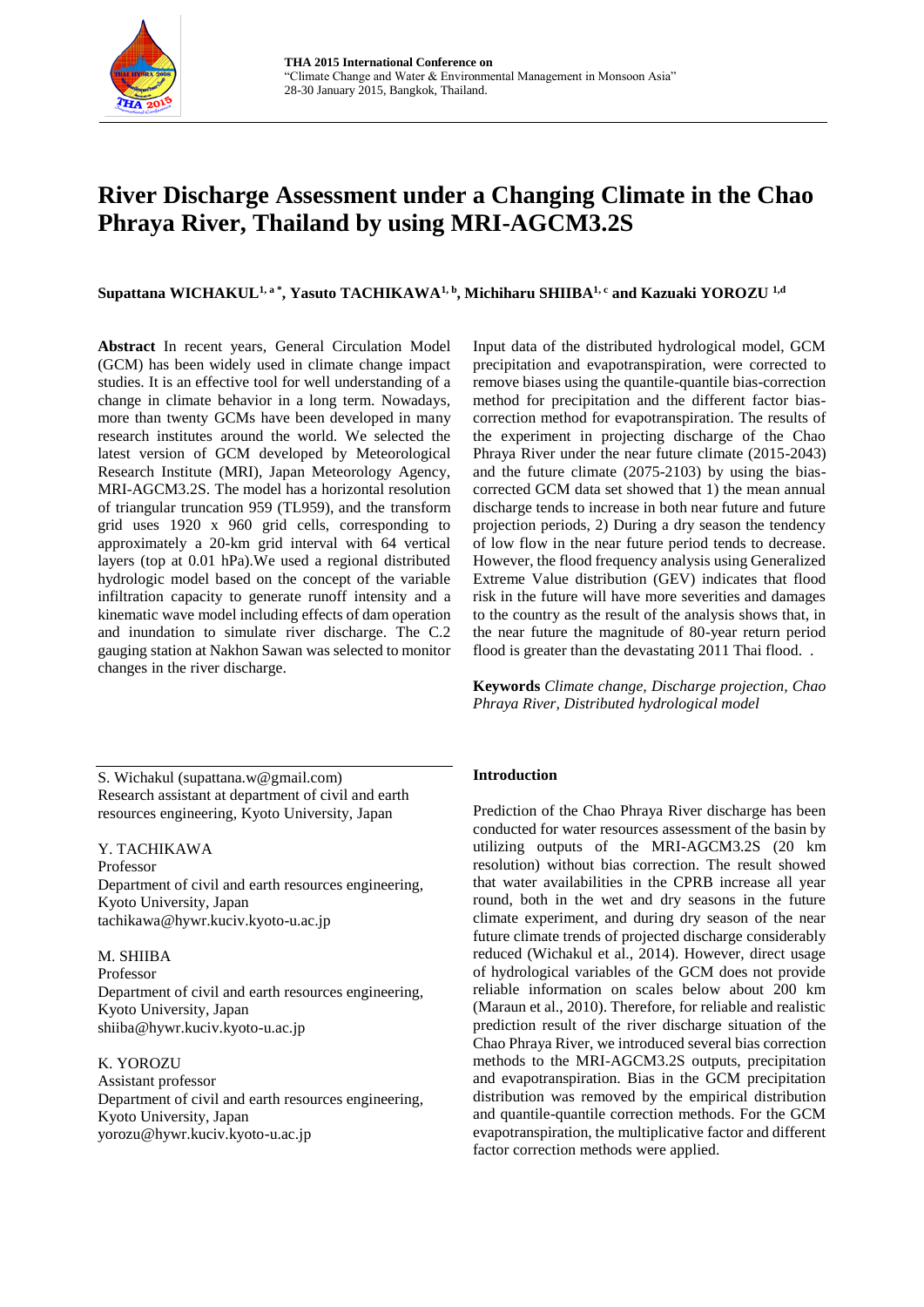

The research aims to project discharge of the Chao Phraya River and to evaluate tendency of flood and drought risks under a changing climate by using the biascorrected GCM precipitation for a reliable result.

## **Input data and study area**

We used the MRI-AGCM3.2 variables from three (3) different climate experiments: are the present climate experiment (1979–2008), the near future climate experiment (2015–2044), and the future climate experiment (2075–2104). The GCM precipitation is rainfall reaching to soil layer (PRCSL) and the GCM evapotranspiration is a summation of evaporation from bare soil (EVPSL) and transpiration from root zone soil (TRNSL). The GCM variables covering the CPRB were extracted total 1,120 grids resolution 0.1875 (Cols=28 and Rows=40), which is defined as being between Latitude =  $12.094 - 19.406$  N and Longitude =  $98.060 -$ 103.123 E.

To prepare the input data for the distributed hydrological model, the GCM variables were processed to remove biases by quantile-quantile bias-correction method for precipitation and the different factor bias-correction method for evapotranspiration. In the bias correction process, APHRODITE precipitation and the reference evapotranspiration (ETo) were used to simulate the reference as observed discharge. In our study, we obtained a reference crop evapotranspiration (ETc) calculated by the Royal Irrigation Department of Thailand (RID) using the FAO Penman-Monteith method (Allen et al., 1998) with recorded climatology data for the 30 years from 1981 to 2010 to be the truth reference data. Due to limitation of APHRODITE data which were available for 1979-2007, the bias correction was piloted for only a period of 29 years. Therefore our hydrological simulation was simulated for 1979-2007, 2015-2043, and 2075-2103 periods.

Study area is the Chao Phraya River basin, Thailand. The discharge monitoring is at C.2 located about 5 km downstream of the Ping River and Nan River confluence, beginning of the Chao Phraya River  $(15°40'N$  and 100°06E). The location of the C.2 station can represent the overall situation of the Chao Phraya River.

# **Modeling approach**

The regional distributed hydrological model composes of rainfall-runoff model and flow routing model including dam operation. The rainfall-runoff named the Simplified Xinanjiang model (SXAJ). It was established based on the concept of the variable infiltration capacity (Wichakul et al., 2013a). 1K-FRM is a 1 kilometer resolution flow routing using a kinematic wave equation. In part of flow routing, the 1K-FRM was additionally developed to include the inundation effect and reservoir operation

model to improve predicted discharge for the Chao Phraya River Basin. (Wichakul et al., 2013b). **Fig. 1** shows the framework of model simulation.

The bias-corrected precipitation and evapotranspiration were input to the SXAJ model to generate runoff intensity represented 1120 (28 columns and 40 rows) grid cells covering the CPRB. Then, the runoff intensity was input to the 1K-FRM represented by 288,000 (480 columns and 600 rows) computational grid. The predicted discharge was extracted at the C.2 grid.





## **Result and discussion**

### *River discharge assessment under a changing climate*

By using the bias corrected precipitation and evapotranspiration as input to the regional distributed hydrological model, we generated series of daily discharge for twenty night (29) year in each climate experiment period. Mean monthly discharge at the monitoring station, C.2 station, has been calculated to detect trend of stream flow change under a changing climate as plotted in **Fig. 2**. It shows mean monthly discharge at for three climate experiments. For the future climate, comparison of the discharge of the present climate (1979-2007) and the future climate (2075-2103) shows significant increases about 10% to 41% of the mean monthly discharge in the present climate. For the near future, most of the months the mean monthly discharge shows a bit increase about 10% to 25% of the mean monthly discharge in the present climate. On the other hand, the discharge of the near future climate extremely rises up in October at the same rate of increase as the next three decades. Only in May, the mean discharge does not much change. According of the Thailand climatology, May is the end of summer season and beginning of rainy season. That is why effect of changes of temperature (or evapotranspiration) and rainfall intensity have less effect to the mean discharge in this month.

One of important tools to characterize the response of the river to a changing climate is flow duration curve. The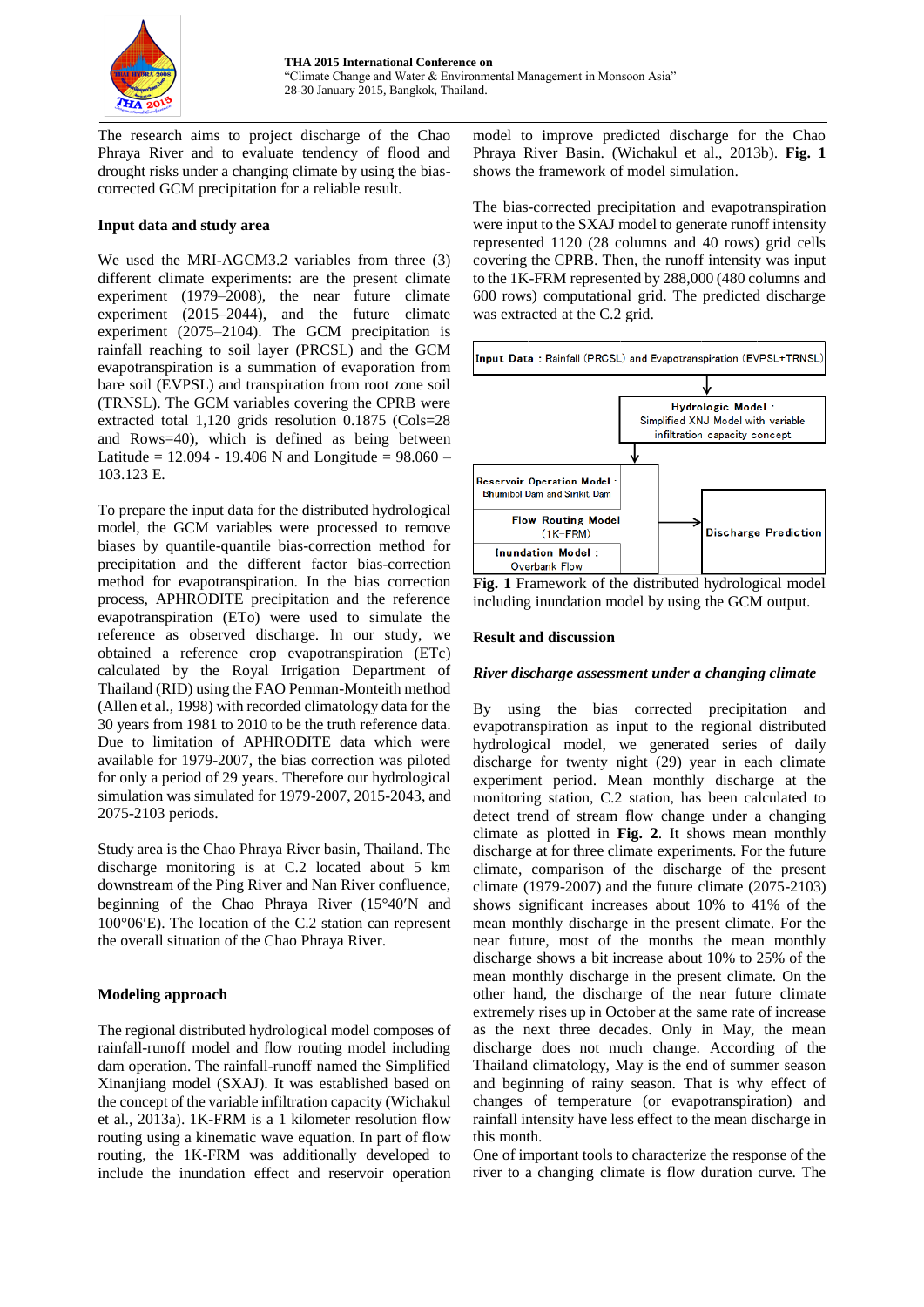

probability of exceedance (P) of mean annual flow magnitude of each climate experiment periods are illustrated in flow duration curves. **Fig. 3** presents mean annual flow duration curves with standard deviations for the three climate experiments. It clearly shows that the magnitudes of river flow considerably rise up for  $P < 0.6$ in both the near future and future climate experiments. The magnitude of river discharge in the future period has a tendency to increase for all occurrence time.

For  $P > 0.6$ , there is no a significant signal of changes in mean annual flow for the near future and future period. According to the dam operation model embedded in the flow routing model for generating stream flow, discharge during low flow season was influenced by the dam model (Wichakul et al., 2011). It means that future inflow into dams dose not much change, so the dam operation model still operates and releases flow from storage water to downstream as operating in the current climate. However, to enlarge the low flow section, **Fig. 4** compares the flow duration curves constructed based on daily discharge of a period-of-record of each climate experiment at the low flow section. Therefore, it is clear that the low flow values tend to decrease in the near future experiment which might result in increased drought risk in the CPRB. Conversely, for the  $21<sup>st</sup>$  century the low flow values tend to increase roughly 15 % of the flow in the present climate period. For the flood risk assessment, the frequency analysis of the extreme events is generally applied to evaluate to risk that we discuss in the next paragraph.



**Fig. 2** Mean monthly discharge at the C.2 station for the present (SPA), near future (SNA) and future climate experiments (SFA).



**Fig. 3** Mean annual flow duration curves with standard deviation of the present climate (SPA), near future climate (SNA), and future climate (SFA) experiments.



**Fig. 4** Low flow section of the flow duration curves constructed based on daily discharge of a period-ofrecord of each climate experiment.

#### **Frequency analysis of extreme events**

Frequency of occurrence of the extreme events was analyzed by fitting the probability distribution function (PDF) of extreme values with three families of distribution functions, Square-root exponential type maximum distribution (SqrtET), Generalized extreme value distribution (GEV), and Gumbel distribution. The following are the cumulative distribution functions (CDFs) of each distribution.

The Square-root exponential type maximum distribution's CDF is as:

$$
F(x; \beta, \lambda) = \begin{cases} -\lambda \{ (1 + \sqrt{\beta x}) \exp(-\sqrt{\beta x}) \} & x \ge 0, \\ 0 & x < 0. \end{cases}
$$

In which  $\beta$  is the scale parameter, and  $\lambda$  is the frequency parameter (Etoh et al., 1987). The generalized extremevalue (GEV) distribution has a cumulative distribution function with a parameter  $k \neq 0$  as:

$$
F(x; c, a) = exp\left[-\left(1 - k\frac{x - c}{a}\right)^{1/k}\right]
$$
 (2)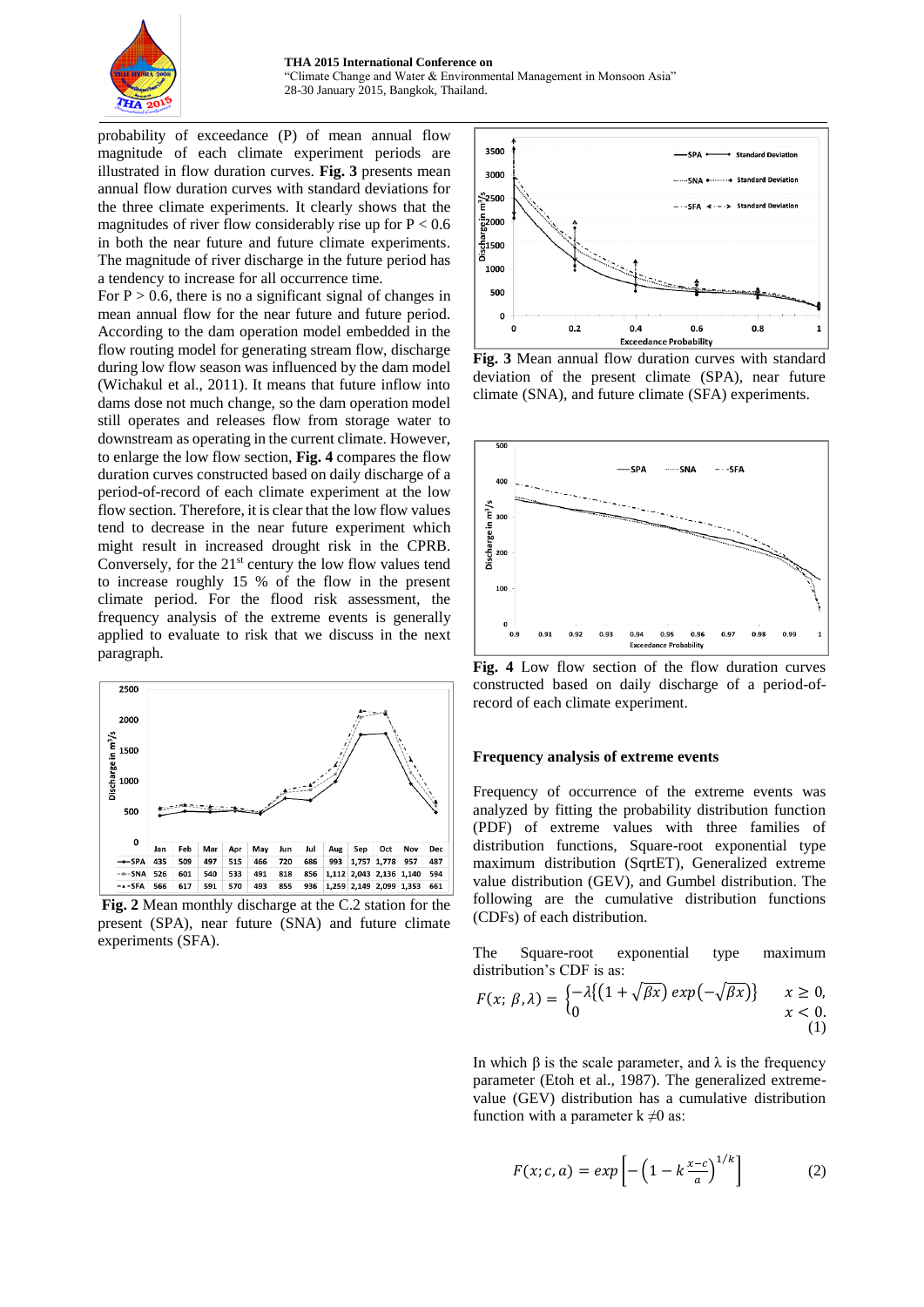

where x is an annual maximum daily discharge; a is a positive scale parameter; c is a location parameter and k is a negative shape parameter. In case of  $k = 0$ , the GEV distribution is equivalent to the Extreme Value Type I distribution or the Gumbel distribution. The cumulative distribution function of Gumbel distribution is shown as:

$$
F(x; c, a) = exp\left[-exp\left(-\frac{x-c}{a}\right)\right]
$$
 (3)

For the Gumbel distribution, x is unbounded ( $-\infty < x < \infty$ ) (Takara, 2009).

The annual maximum series of river flow at the C.2 station was extracted from three periods of simulation, to fit with the distribution function as mention above. **Fig. 5, 6,** and **7** illustrate the CDFs of twenty night (29) values of annual maximum river flow fit with different functions for SPA SNA, and SFA, respectively.

Standard least-squares criterion (SLSC) is a criterion we used to evaluate goodness of fit of each distribution to the annual maximum daily discharge. It was proposed by Takara and Takasao (1998). Afterward, Tanaka and Takara (1999) proved that  $SLSC < 0.04$  is acceptable to river discharge frequency analysis in Japan. However, the Chao Phraya River Basin topographic condition is very different to river basins in Japan. Therefore, we evaluated the acceptable SCSC by the smallest value among each probability distribution function. **Table 1** shows comparison of the goodness-of-fit for the annual maximum daily discharge at the C.2, Y.16, N.67 and P.17 stations for present climate (1979-2008) near future climate (2015-2043) and future climate (2075-2013).

The Y.16 is located at 16°45'N and 100°07'E on the Yom river upstream of the N.67 station (15°52'N and 100°15'E). Other monitoring location is at 15°56'N and 99°58'E on the Ping River named P.17 station. From the **Table 1**, it shows that among these probability distribution functions, GEV distribution function provides the best goodness-of-fit to the annual daily maximum discharge of the projection periods for all locations. Therefore, we selected the GEV for evaluating change in extreme floods and assessing flood risk.



**Fig. 5** Cumulative distribution functions of the annual maximum daily discharge at C.2 station for present climate.



**Fig. 6** Cumulative distribution functions of the annual maximum daily discharge at C.2 station for near future climate.

**Table 1** Goodness-of-fit criteria for each probability distribution function. Standard Least Squares Criterion, SLSC

| <b>Standard Least Squares Criterion, SLSC</b> |            |            |            |            |            |            |            |            |            |            |            |            |
|-----------------------------------------------|------------|------------|------------|------------|------------|------------|------------|------------|------------|------------|------------|------------|
| <b>PDF</b>                                    | C.2        |            |            | Y.16       |            |            | N.67       |            |            | P.17       |            |            |
|                                               | <b>SPA</b> | <b>SNA</b> | <b>SFA</b> | <b>SPA</b> | <b>SNA</b> | <b>SFA</b> | <b>SPA</b> | <b>SNA</b> | <b>SFA</b> | <b>SPA</b> | <b>SNA</b> | <b>SFA</b> |
| Gumbel                                        | 0.071      | 0.036      | 0.043      | 0.035      | 0.056      | 0.058      | 0.047      | 0.031      | 0.054      | 0.036      | 0.087      | 0.120      |
| SqrtEt                                        | 0.090      | 0.038      | 0.067      | 0.046      | 0.051      | 0.059      | 0.059      | 0.043      | 0.073      | 0.054      | 0.098      | 0.122      |
| Gev                                           | 0.092      | 0.037      | 0.029      | 0.035      | 0.050      | 0.058      | 0.034      | 0.030      | 0.040      | 0.020      | 0.060      | 0.078      |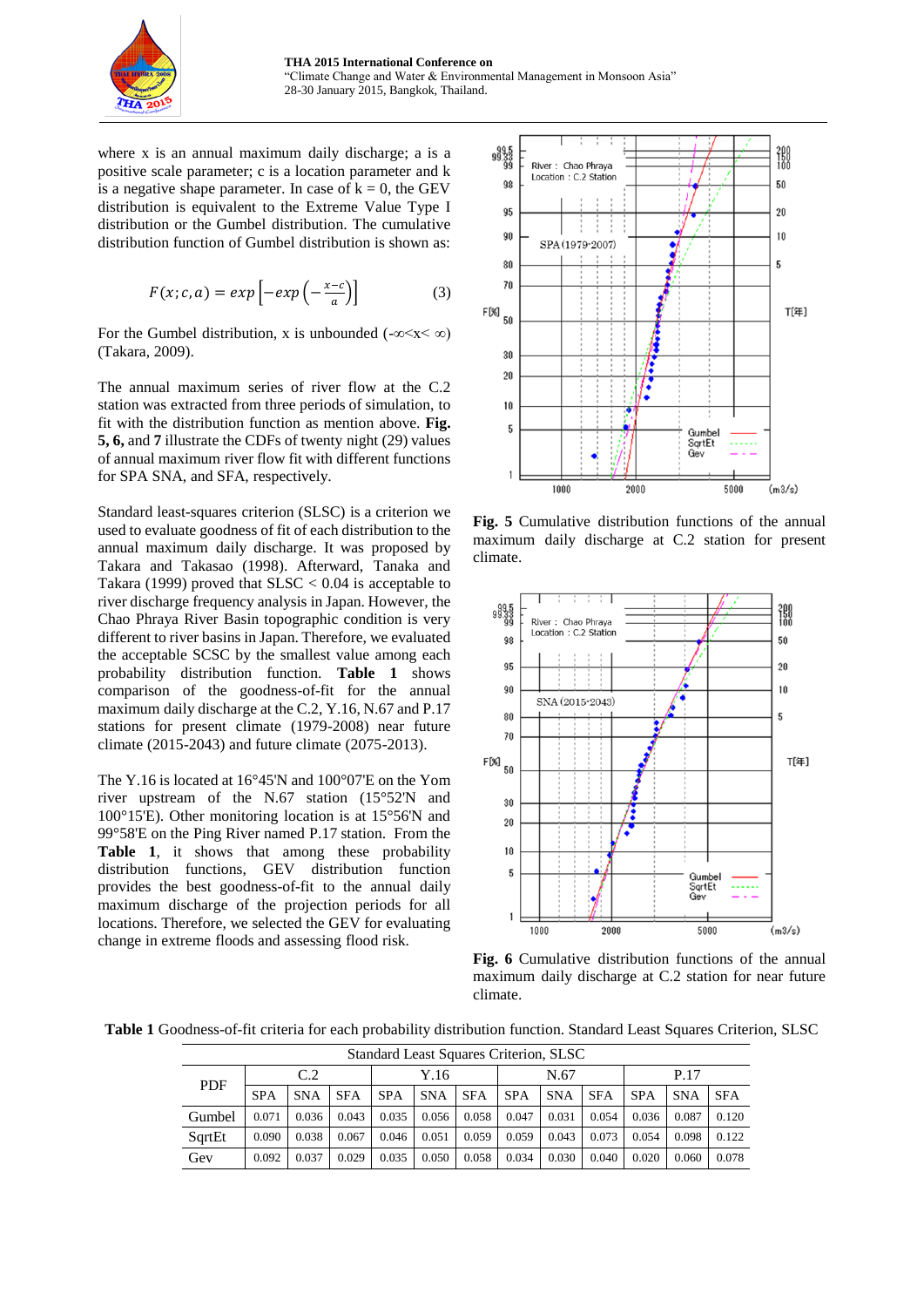



**Fig. 7** Cumulative distribution functions of the annual maximum daily discharge at C.2 station for future climate.

Changes in return period of flood for different periods are illustrated in **Fig. 8** for four different locations; (a) for C.2 station, (b) for Y.16 station, (c) for N.67 station and (d) for P.17 station. The assessment has been conducted by comparing the return period of the 5-year, 10-year, 20 year, 30-year, 50-year, 80-year, 100-year, 150-year, and 200-year. The short return periods (shorter than 50-year return period) are relevant to flood related design structure according the impacts of climate change, such as irrigation structure, urban drainage and bridge. Refer to **Fig. 8a**, in 21st century the magnitude of extreme events at the C.2 station significantly increase for the return period shorter than 50-year and also it is larger than the magnitude of the flood events in the near future climate (2015-2143). For the long return periods (form 80-year return period), the magnitude of discharge is extremely high in the near future climate. That change in the C.2 station mostly corresponds to change in flood magnitude in the P.17 and N.67 stations for both near future and future periods, referring to **Fig. 8c** and **8d.**



**Fig. 8** Maximum daily discharge corresponding to different return periods for present climate (SPA), near future climate (SNA) and future climate (SFA) for each location.